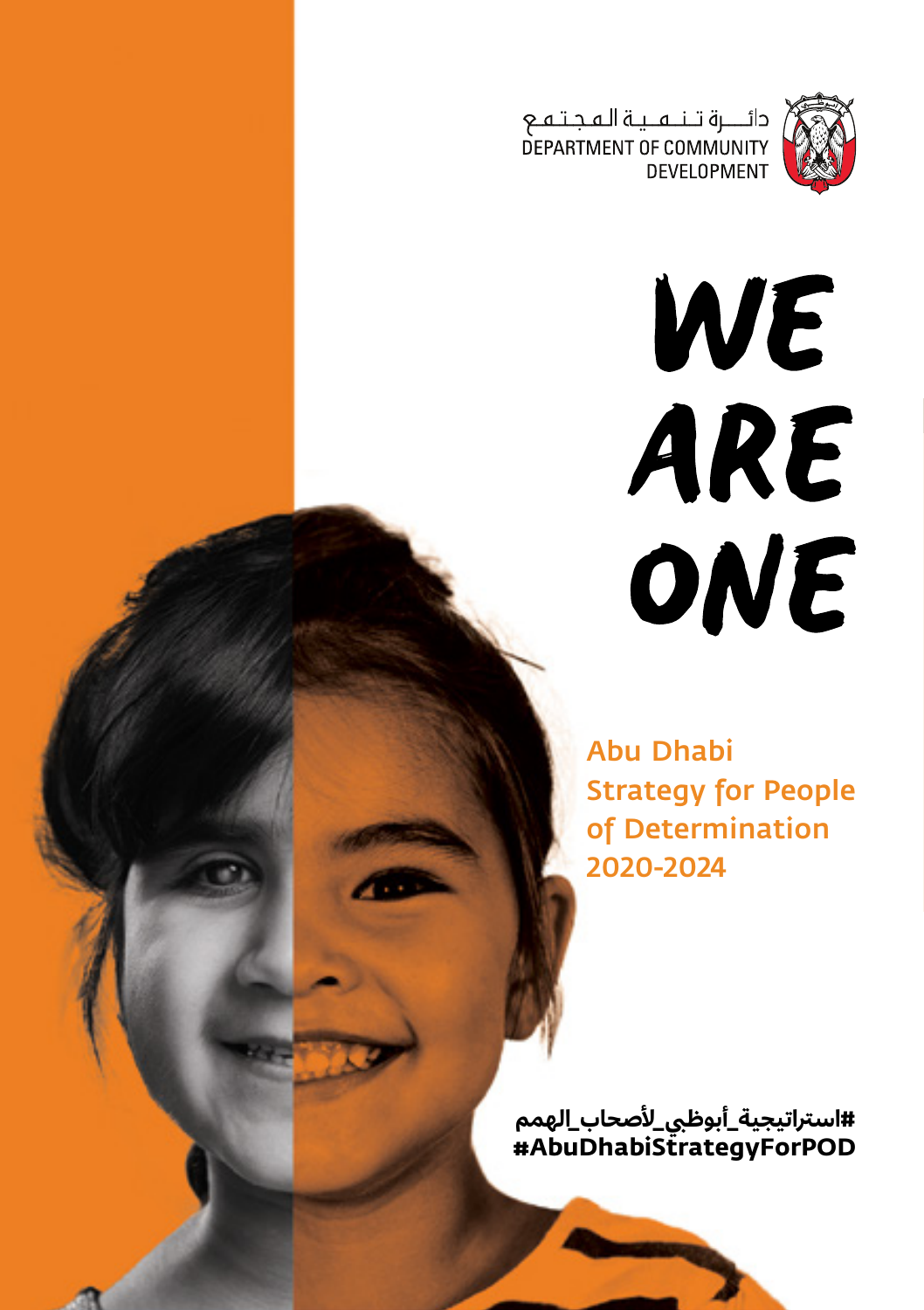## **Table of Content**

#### **CHAPTER ONE**

People of Determination in the emirate of Abu Dhabi



Page 9



**CHAPTER TWO**

About the strategy: Vision, Mission and Strategic objectives

Page 11

The Strategy Guiding Principles **CHAPTER THREE**



Page 15



Strategy Taskforces **CHAPTER FOUR**

Page 19

30 initiatives planned till 2024 **CHAPTER FIVE**



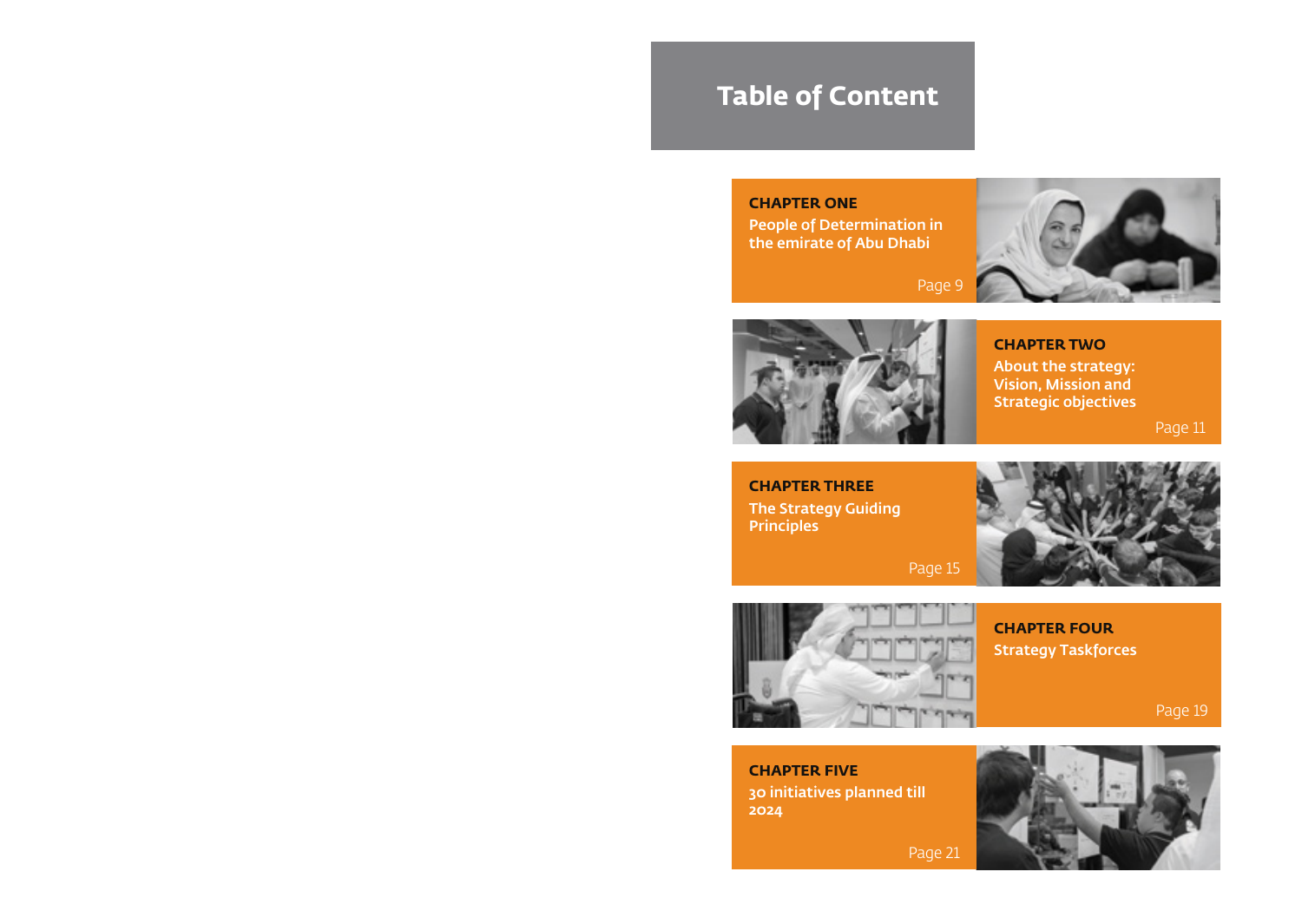**From His Highness Sheikh Mohamed bin Zayed Al Nahyan, Crown Prince of Abu Dhabi and Deputy Supreme Commander of the Armed Forces** 



**THE You are an essential part of the journey towards** development and success. We work with you to make Abu Dhabi a leading city in the area of empowerment and inclusion of POD within an integrated strategy and through innovative opportunities to enhance your role in building and developing your community.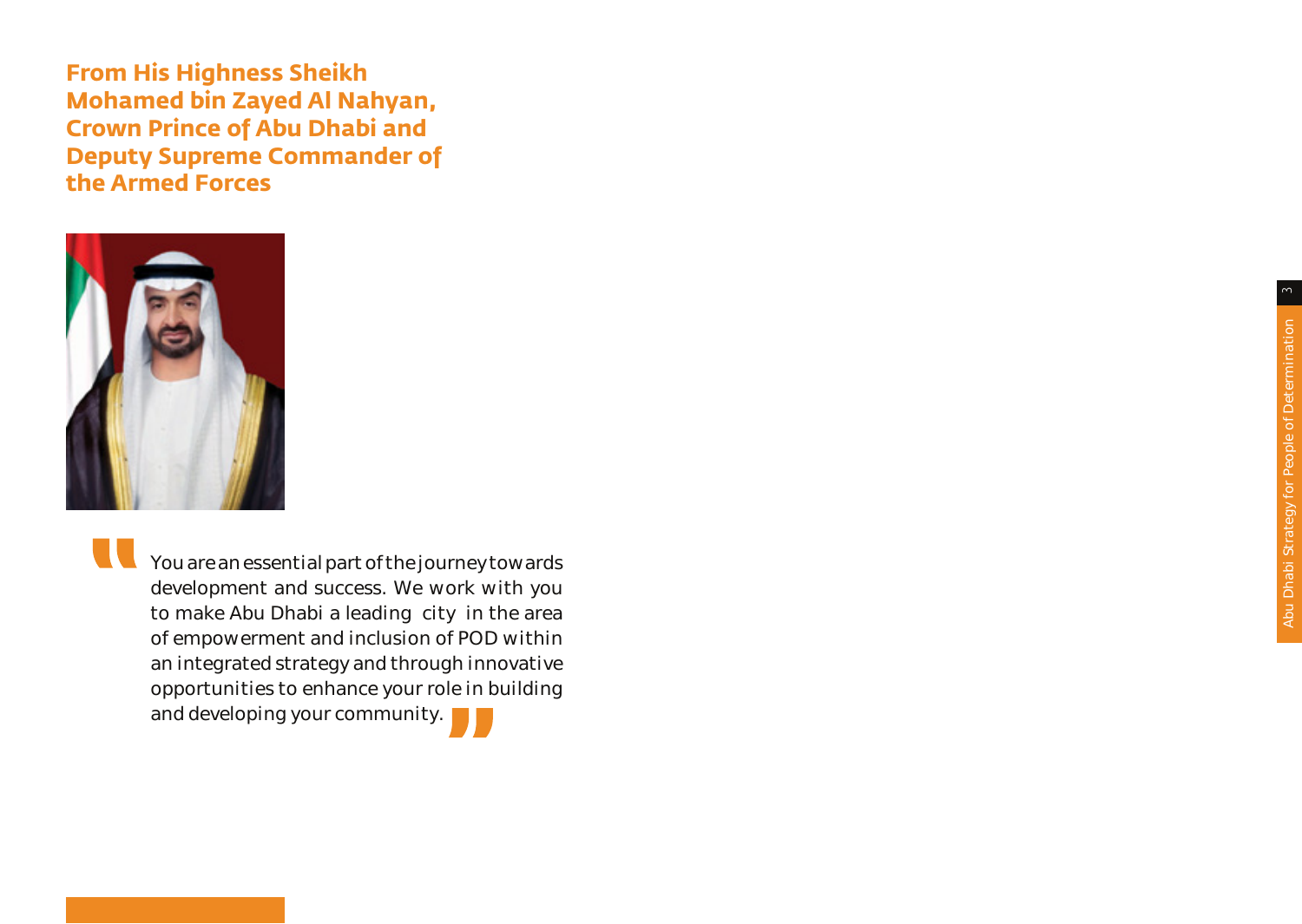### **From Sheikh Hazza bin Zayed Al Nahyan, Deputy Chairman of Abu Dhabi Executive Council**



Abu Dhabi's Strategy for People of Determination is an essential step towards greater inclusion and empowerment of this core group of society, with the aim of unleashing their full potential to become an integral part of our nation's development process and to accomplish further excellence and achievements.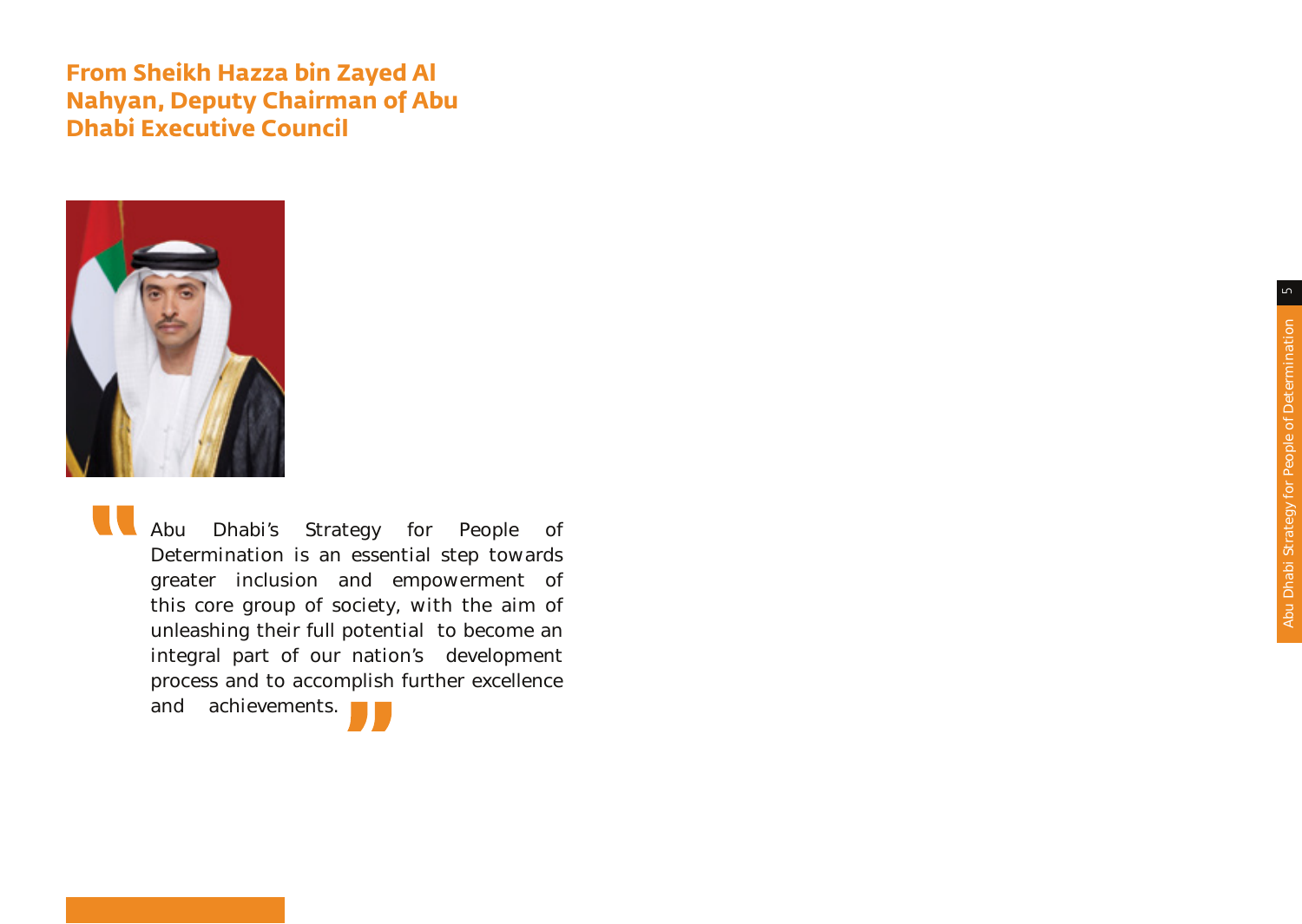**From His Excellency Dr. Mugheer Khamis Al Khaili, Chairman of the Department of Community Development in Abu Dhabi** 



The Abu Dhabi Strategy for People of Determination is a ground-breaking paradigm shift that reflects the leadership's keen interest in empowering all groups within the society and providing a decent life for all. As the entity responsible for implementing the Social Sector Agenda in Abu Dhabi, we launched the strategy to serve as an integrated system of policies and programs that ensure the empowerment of People of Determination as catalysts for social change. We continuously work towards making Abu Dhabi the role model of an inclusive and cohesive society.

Abu Dhabi Strategy for People of Determination 7 Abu Dhabi Strategy for People of Determination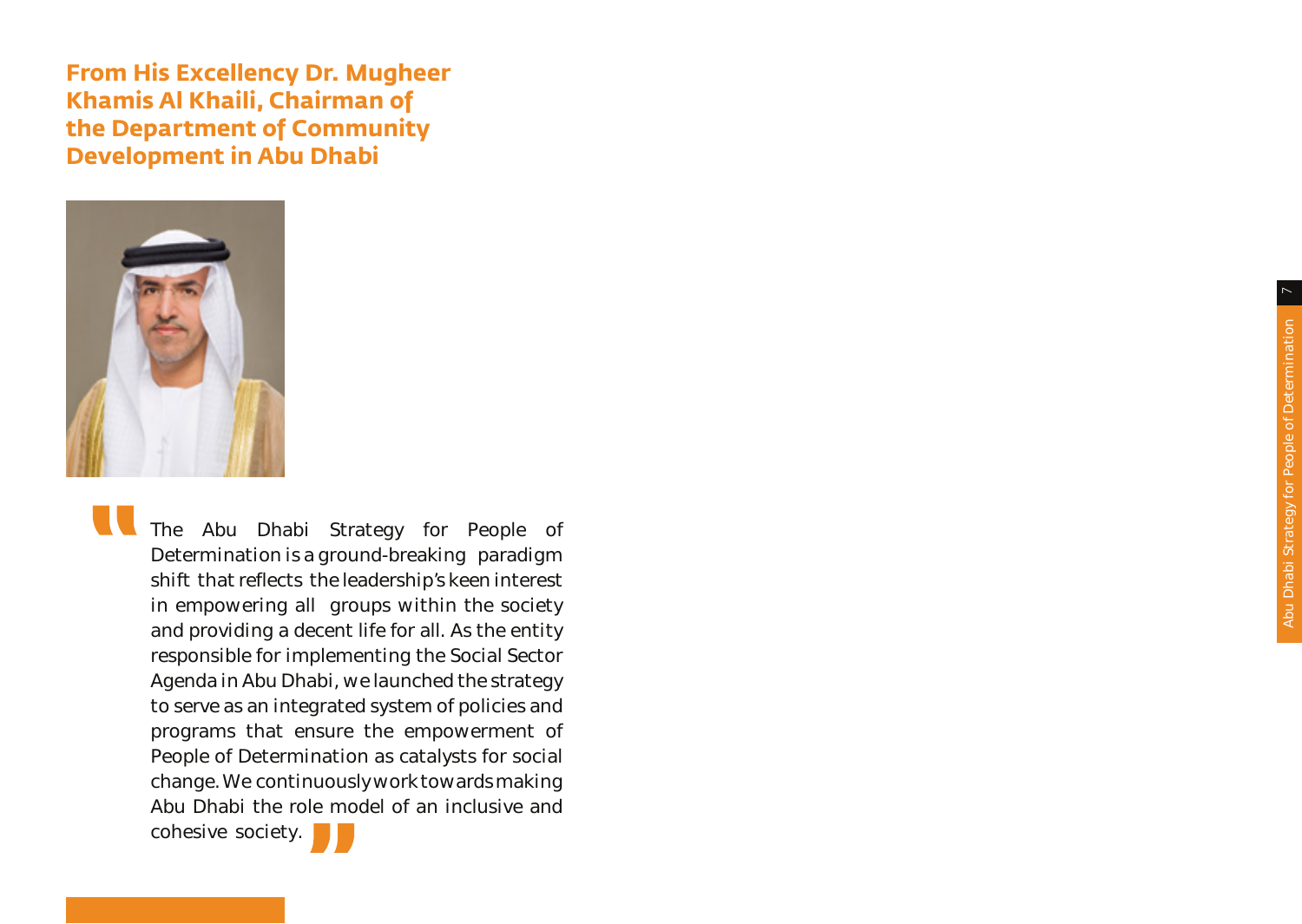

# WE ARE ONE

# **Chapter One**

## People of Determination in the emirate of Abu Dhabi



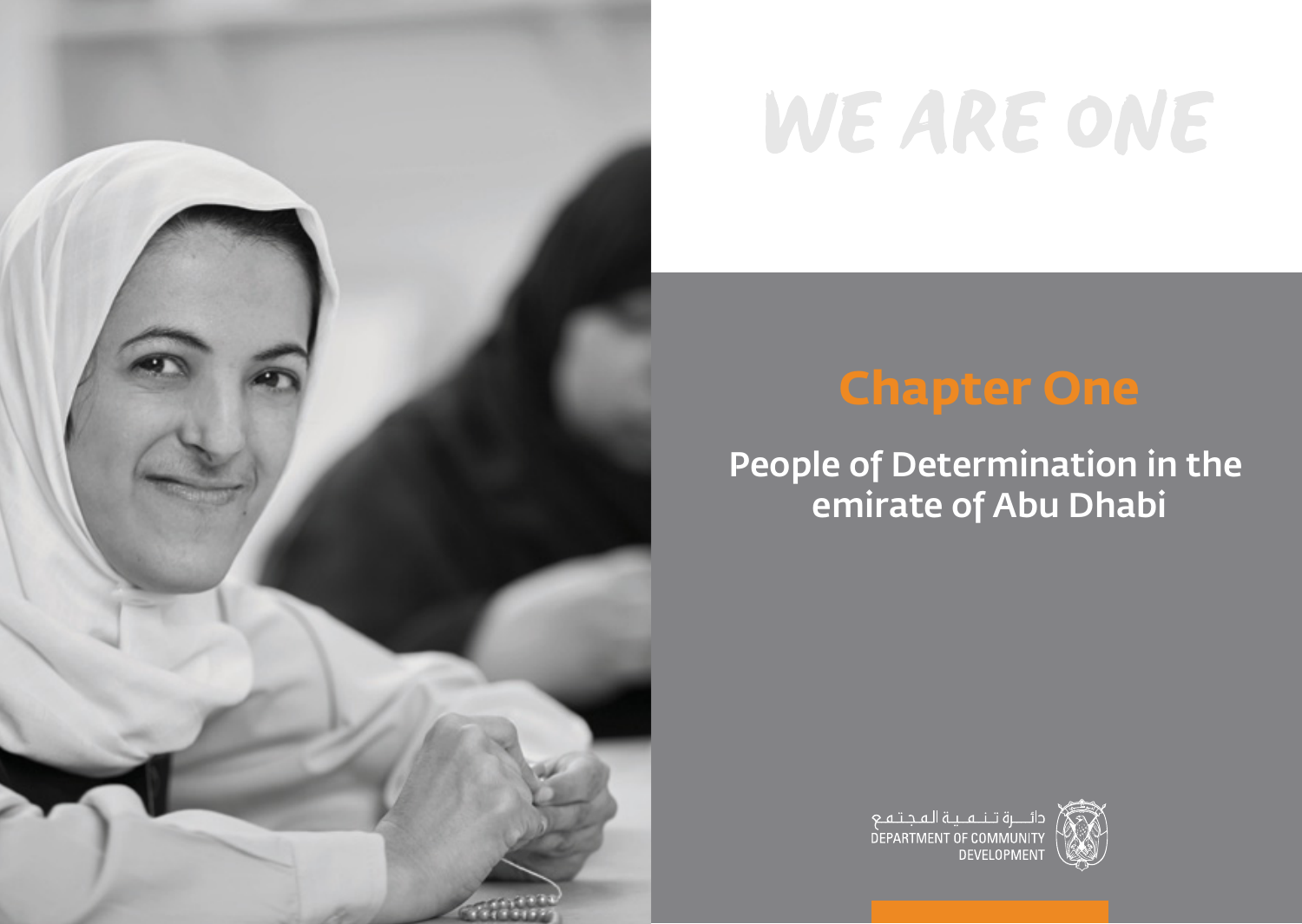### POD challenges in the emirate of Abu Dhabi

Abu Dhabi is home to around 20,000 People of Determination (POD), both nationals and residents. Neurodevelopmental disorders such as autism spectrum disorders, intellectual disability, and specific learning disorders are among the most common disabilities in the emirate.

POD also face a number of challenges resulting from physical, communication, attitudinal , and organisational barriers that exist in society. Among these challenges are the lack of comprehensive and integrated educational, social and health systems of care , which hinders the access of POD and their families to quality services that meet their individual and varied needs at affordable and reasonable prices.

Abu Dhabi is home to around **20,000 POD**

When it comes to education, students of determination lack equal and fair opportunities to access quality inclusive education in mainstream schools with a comprehensive support system including an enabling school and classroom environment, qualified school personnel , support services, awareness, accredited alternative educational pathways and curricula including vocational and technical qualifications that ensure the availability of options and alternatives that meet different needs and mechanisms and standards to support students' transition through different educational levels and systems.

As for employment, POD have limited access to employment opportunities in an open work environment due to a number of factors: employers have insufficient incentives and support to hire POD and retain them, shortage of quality vocational education, training and rehabilitation opportunities and program during pre and post work placement to enhance POD skills and readiness to transition to work as well as the lack of a comprehensive inclusive employment policy with enforcement mechanism and clear roles and responsibilities among relevant entities.

POD also face barriers when it comes to community participation in public life such as arts, culture, recreation, sports and volunteering as a result of the lack of an accessible environment including built environment, , transportations, housing, products, programs, services and information.

Additionally, POD and their families incur high costs as a result of the additional expenses related to the disability, which impact their standard of living and quality of life.

# WE ARE ONE

## **both nationals and residents Chapter Two**

 About the strategy: Vision, Mission and Strategic **Objectives** 



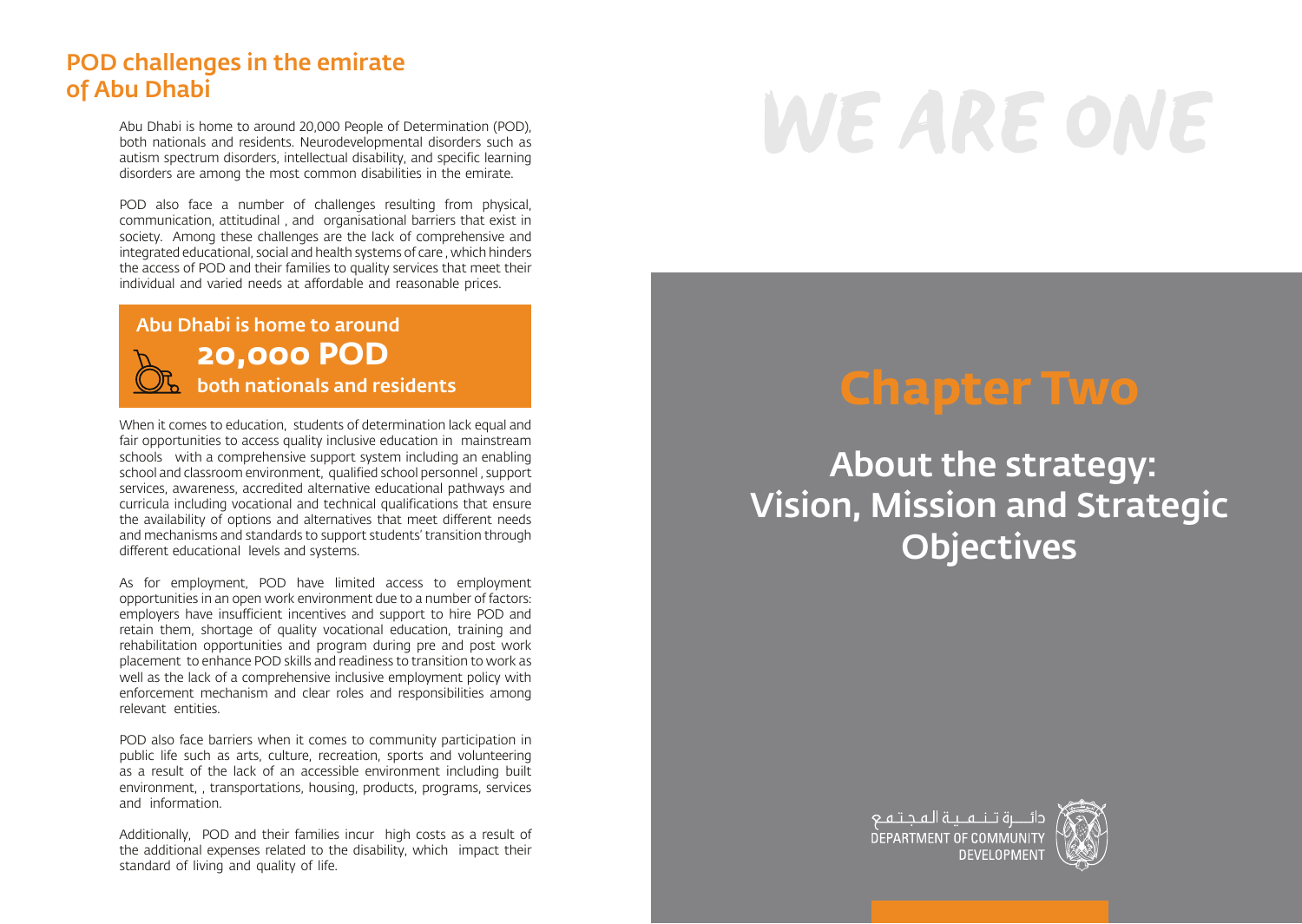### Abu Dhabi Strategy for People of Determination 2020-2024

#### A comprehensive and integrated roadmap towards the inclusion and the empowerment of POD

The strategy aims to transform Abu Dhabi into an inclusive and empowering community for POD by breaking down all barriers that prevent them from accessing the rights, services and equitable opportunities and by building a comprehensive support system for POD and their families, as they are an integral part of the community development process.

His Highness Sheikh Mohammed bin Zayed Al Nahyan, Crown Prince of Abu Dhabi, Deputy Commander-in-Chief of the Armed Forces and Chairman of the Executive Council of the Emirate of Abu Dhabi, launched the strategy to affirm its importance.

As for the development of the strategy, the Department of Community Development, in cooperation with relevant entities, conducted an assessment of the quality of life and the current situation of POD and their families in the emirate of Abu Dhabi across areas and sectors. This exercise revealed that POD and their families face a number of challenges that prevent their access to rights, services and opportunities on a equal basis with others. And accordingly, the Abu Dhabi Strategy for POD has been developed in collaboration with all stakeholders to develop a roadmap to bridge gaps in accordance with global best practices and enable POD to reach their full potential.

The strategy covers the life span of POD and includes the following areas: health and rehabilitation, education, employment, social care and protection, participation in public social, sports, cultural and recreational life, universal access to built environment, facilities, transportation, housing and information. In addition to addressing key enablers across areas such as quality of services, local capacity building through awareness and training, sustainable financing, data and research, good governance frameworks to activate the participation of different sectors while clarifying roles and responsibilities and ensuring accountability and responding to the needs of POD and their families.

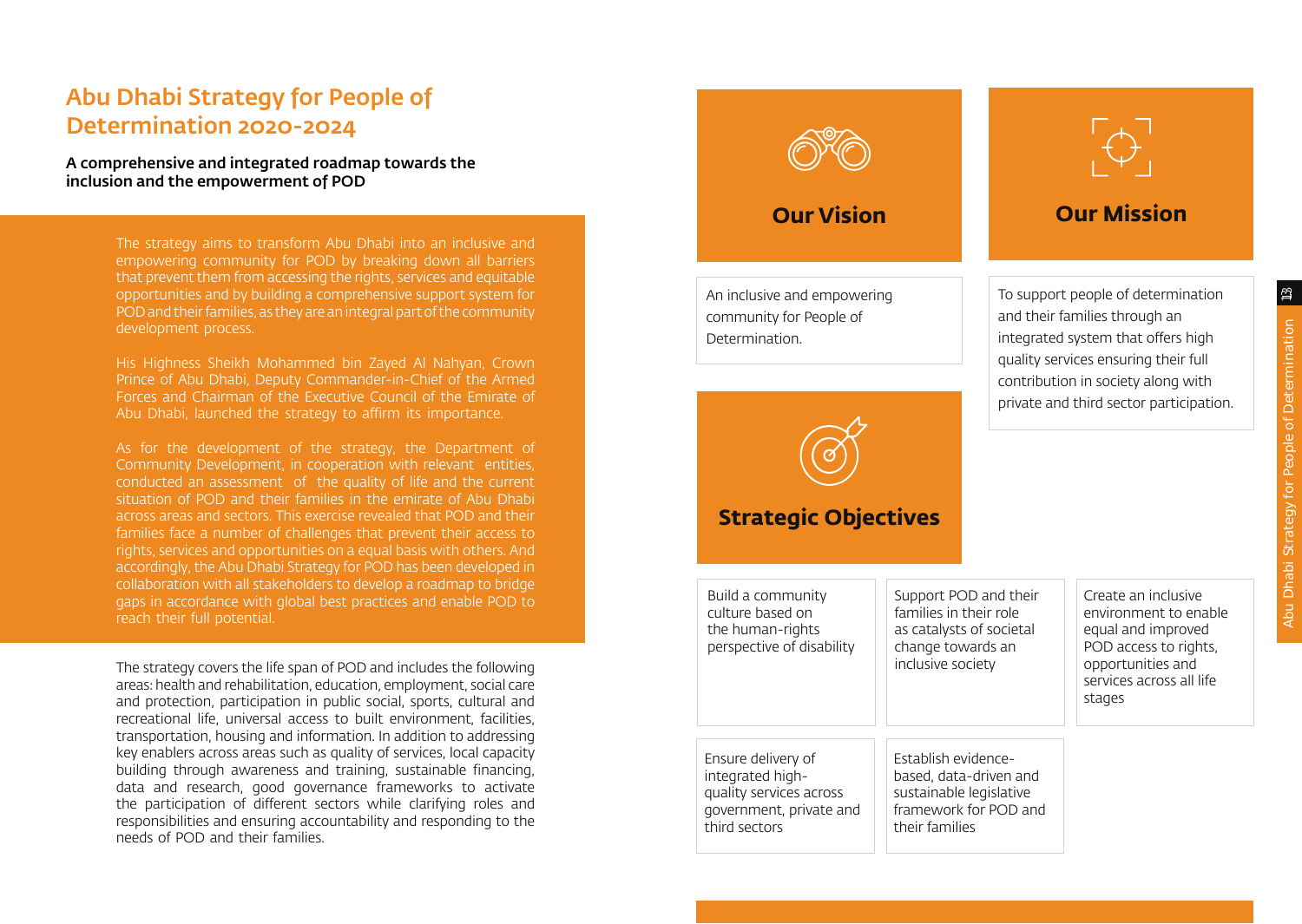# WE ARE ONE

# **Chapter Three**

## The Strategy Guiding Principles



### **The Role of People of Determination**

The strategy emphasizes the principle of leadership, participation and representation of POD in line with the principle of the United Nations Convention on the Rights of Persons with Disabilities "Nothing for us without us" and therefore POD are represented and have active participation in each of the strategy taskforces as individuals as well as associations that represent POD.

**The paradigm shift adopted by the Strategy: Shifting from a medical perspective of disability to a social and rights-based perspective**

The strategy aims to transform the Emirate of Abu Dhabi into an inclusive and empowering community through a shift to a social and rights-based disability perspective which affirms that the disability is not inherent to the individual but is a consequence of the environmental, attitudinal and organizational barriers in society that POD encounter and prevent them from participation, inclusion and reaching their full potential. It also promotes the right to independent living, self-determination and access to rights, services and opportunities on an equal basis as others.

 $\Xi$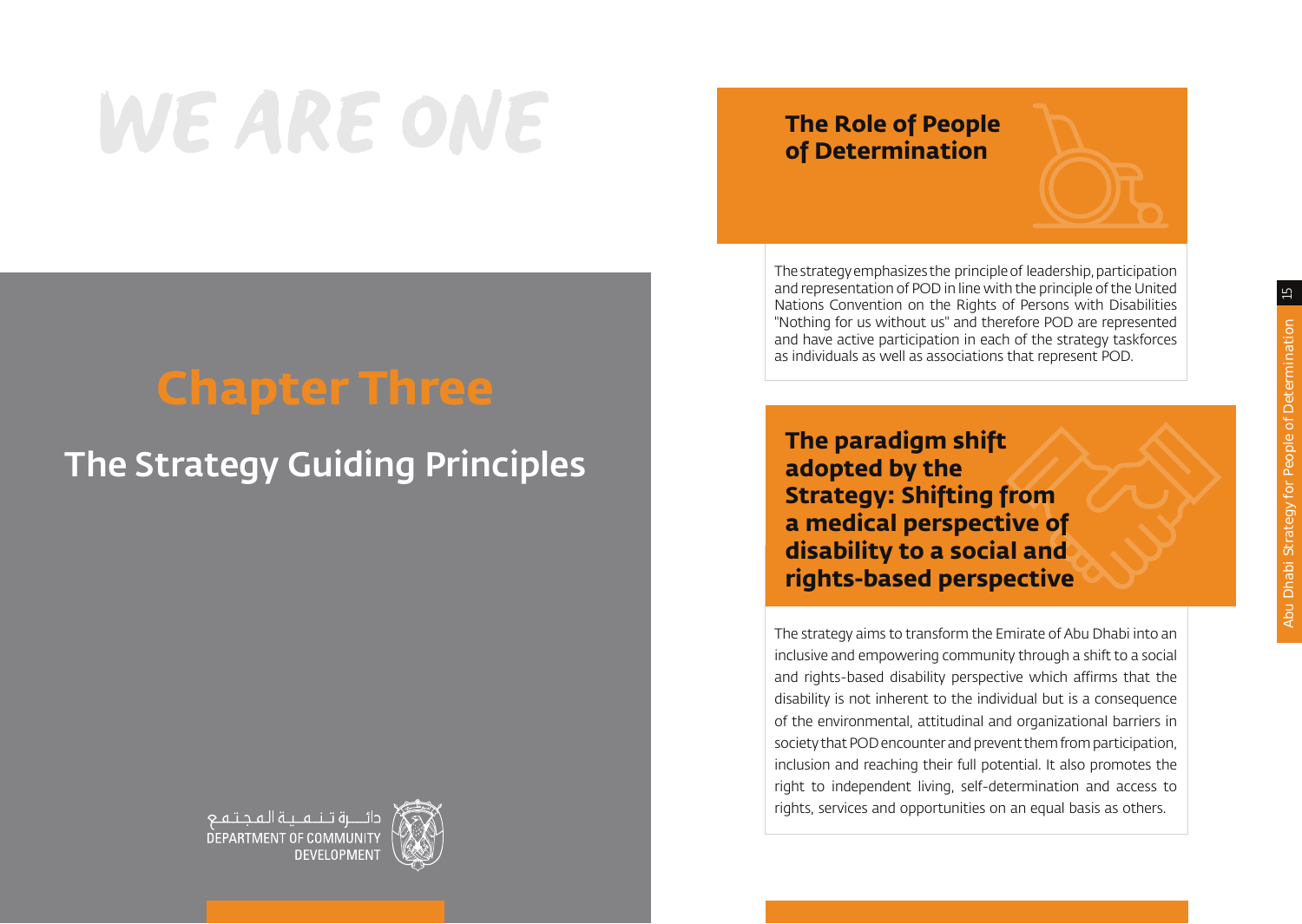#### Medical Model

#### The problem lies within the PoD

#### Social and Rights-based model

#### The problem is in the barriers existing in the society



 $\overline{L}$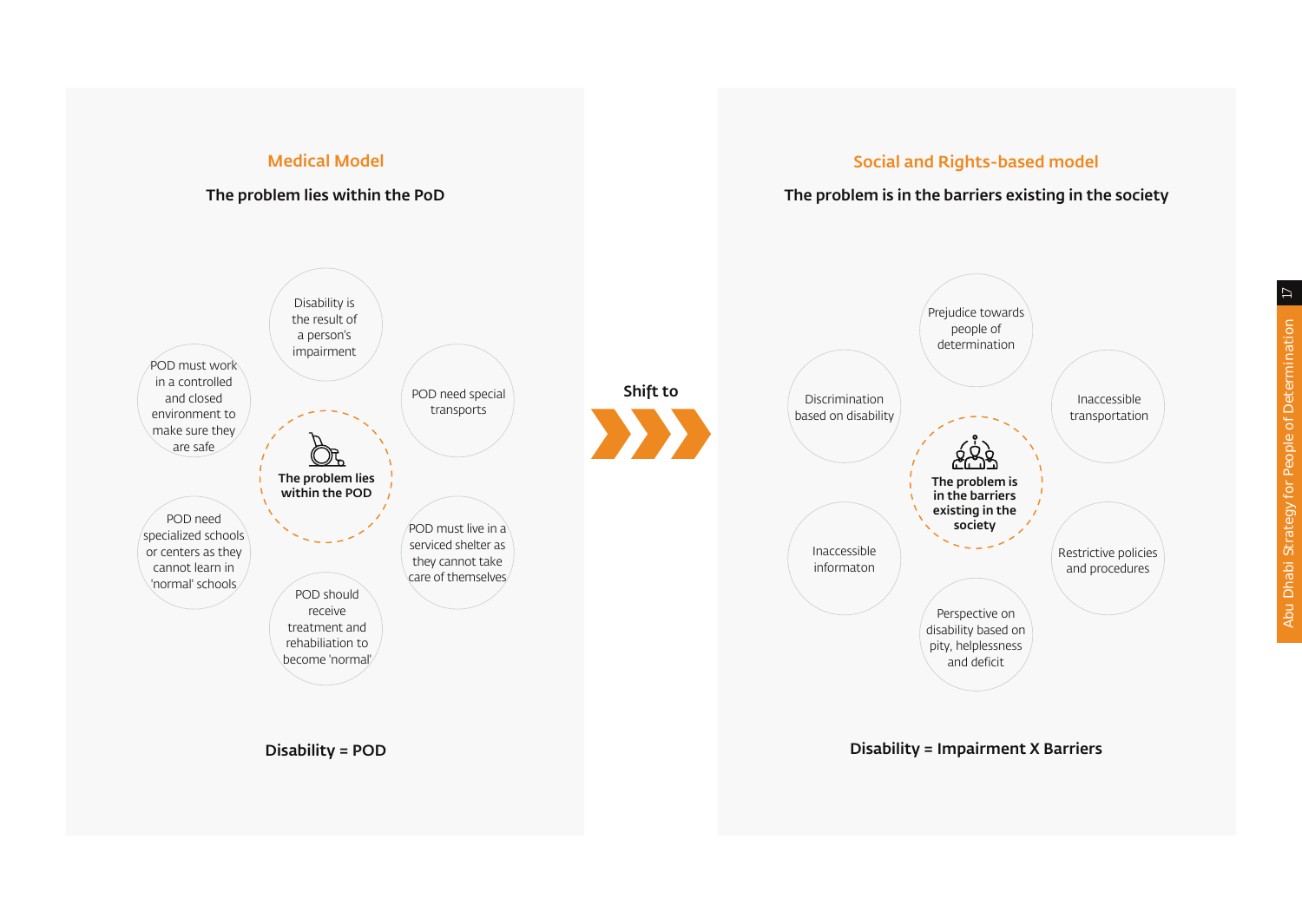# $19$ Abu Dhabi Strategy for People of Determination 19 Abu Dhabi Strategy for People of Determination

# WE ARE ONE

## **Chapter Four**

## Strategy Taskforces





### **Strategy Taskforces**

The strategy adopts the concept of disability mainstreaming across sectors so that the POD agenda becomes a shared responsibility within the emirate and is everyone responsibility.

The strategy will be implemented in a collaborative and integrated manner through 6 taskforces assigned respectively to 6 strategic pillars. Each taskforce has a lead entity and representation from relevant entities from the local government, federal government, private sector, third sector through organizations representing POD and POD themselves. Each taskforce will be managing the delivery of specific initiatives.

The Health and Rehabilitation taskforce, led by the department of health. The Education taskforce, led by the Department of Education and Knowledge. The Employment taskforce, led by the Human Resources Authority. The Social Care taskforce, led by the Zayed Higher Organization for People of Determination. The Universal Access taskforce, led by the Department of Municipalities and Transport. The Enablers workforce, led by the Department of Community Development.



The Department of Community Development as the custodian of the strategy will ensure the communication, coordination, and alignment between all the taskforces as well as oversight on the strategy execution in order to reach the set objectives in collaboration with all partners.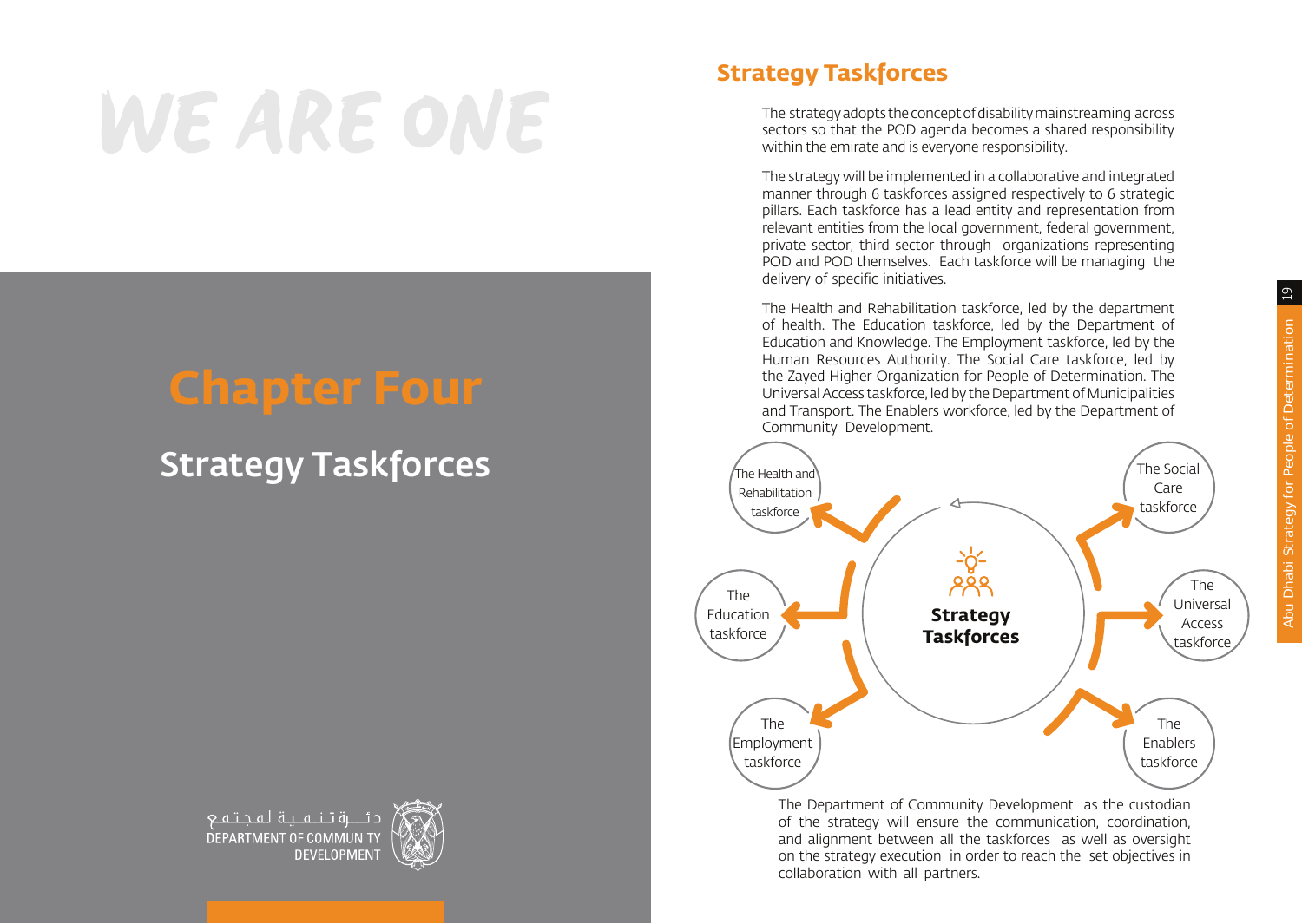# WE ARE ONE

## **30 Initiatives Planned till 2024**

30 initiatives will be implemented within the next 5 years.



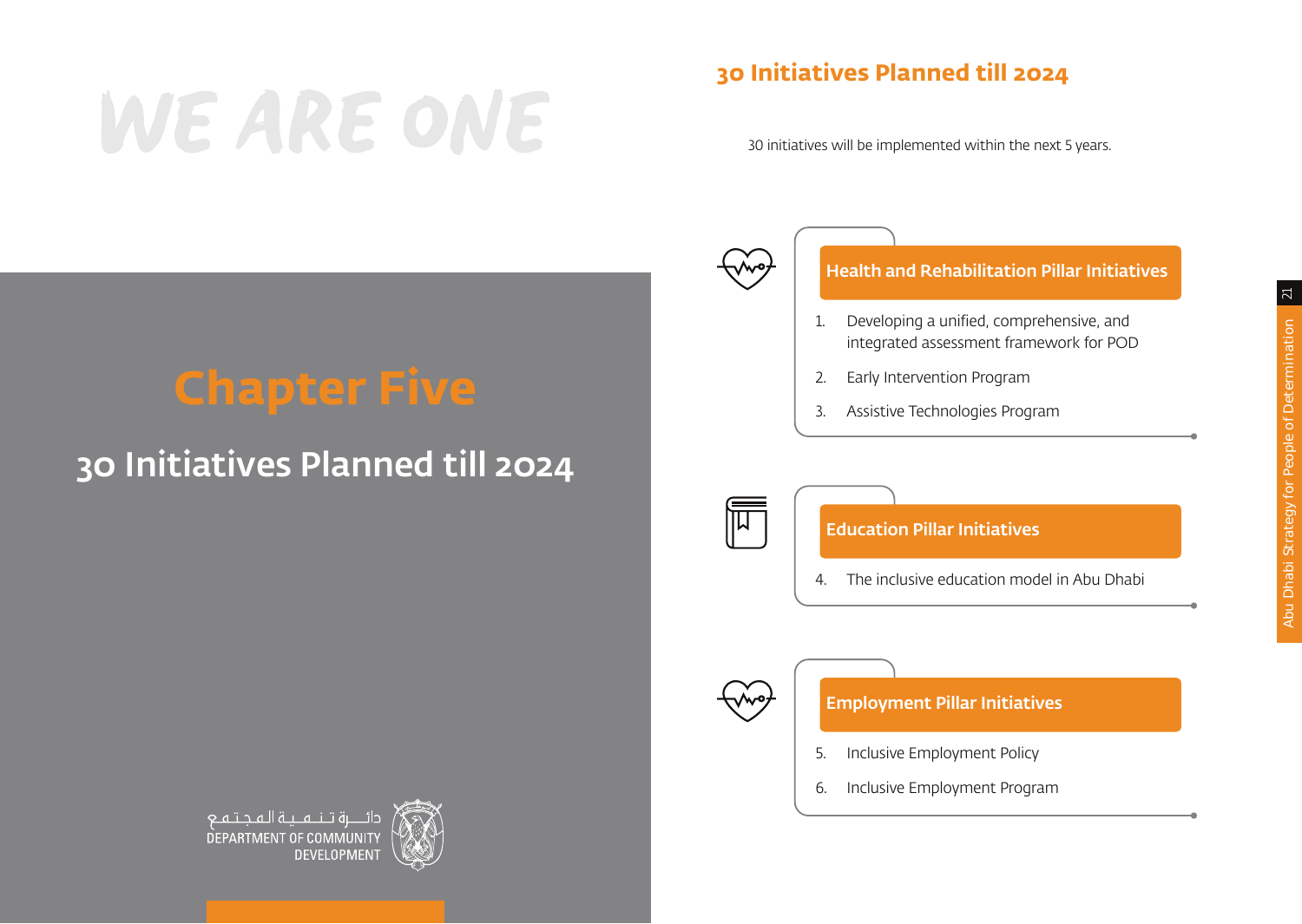

#### Enablers Pillar Initiatives

- 19. Change management plan
- 20. Establish an integrated system of care for POD and their families
- 21. Review of legislative frameworks that affect POD across pillars and sectors
- 22. POD strategy evaluation and monitoring framework
- 23. Collaboration with international organizations
- 24. POD sector governance
- 25. Planning and development of human capital in all sectors
- 26. Activation of the role of the third sector to support POD
- 27. Social protection scheme for POD
- 28. POD excellence awards
- 29. Research, development and innovation programs for POD
- 30. Sustainable funding scheme for POD programs and services



#### Social Care Pillar Initiatives

- 7. Review and align the local classification system of Disabilities with the Unified National Classification of Disabilities in the UAE
- 8. Targeted community awareness campaign on the rights-based view of disability
- 9. A comprehensive support scheme for POD families and caregivers
- 10. Integrated Case Management System
- 11. Service Officer for POD
- 12. POD database in Abu Dhabi



#### Universal Access Pillar Initiatives

- 13. Universal access to built environment, transportation services, and housing
- 14. Universal access to the electronic and smart systems, services, and information
- 15. Universal access to inclusive sports programs
- 16. Universal access to inclusive cultural, entertainment, and touristic programs
- 17. Inclusive air travel experience
- 18. Inclusive marine travel experience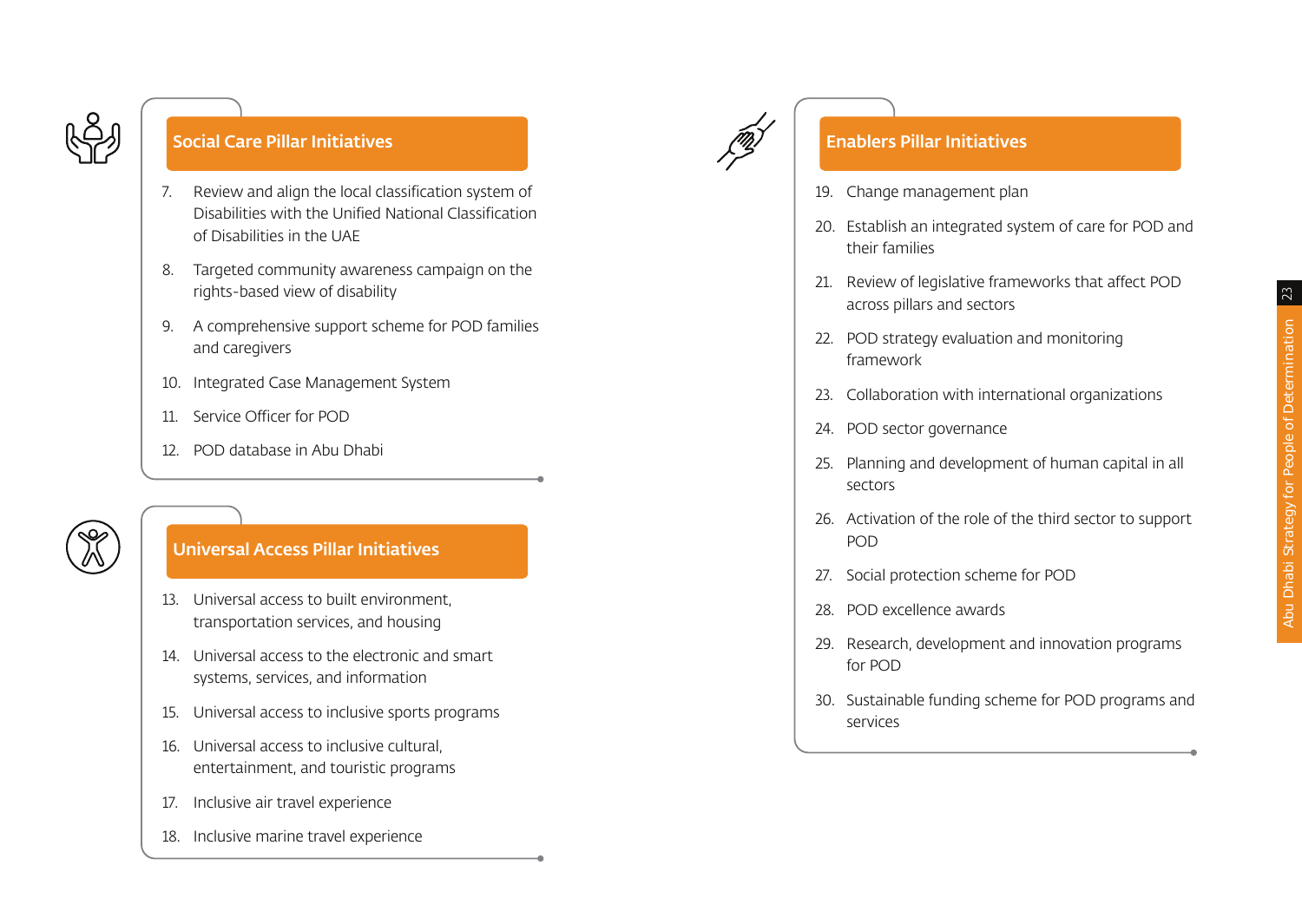### **What We Aim to Achieve**



The vision of the emirate is to provide a decent life for every member of the society, and to ensure effective participation of all by enabling people to thrive and achieve their full potential so that no one is left behind.

In this way, everyone is able to contribute to the emirate's sustainable development. POD are an integral part of this society and have a crucial role in the community's growth and development, and the Abu Dhabi strategy for POD comes to empower them and elevate their quality of life and thus contribute to the vision of the emirate as a whole.